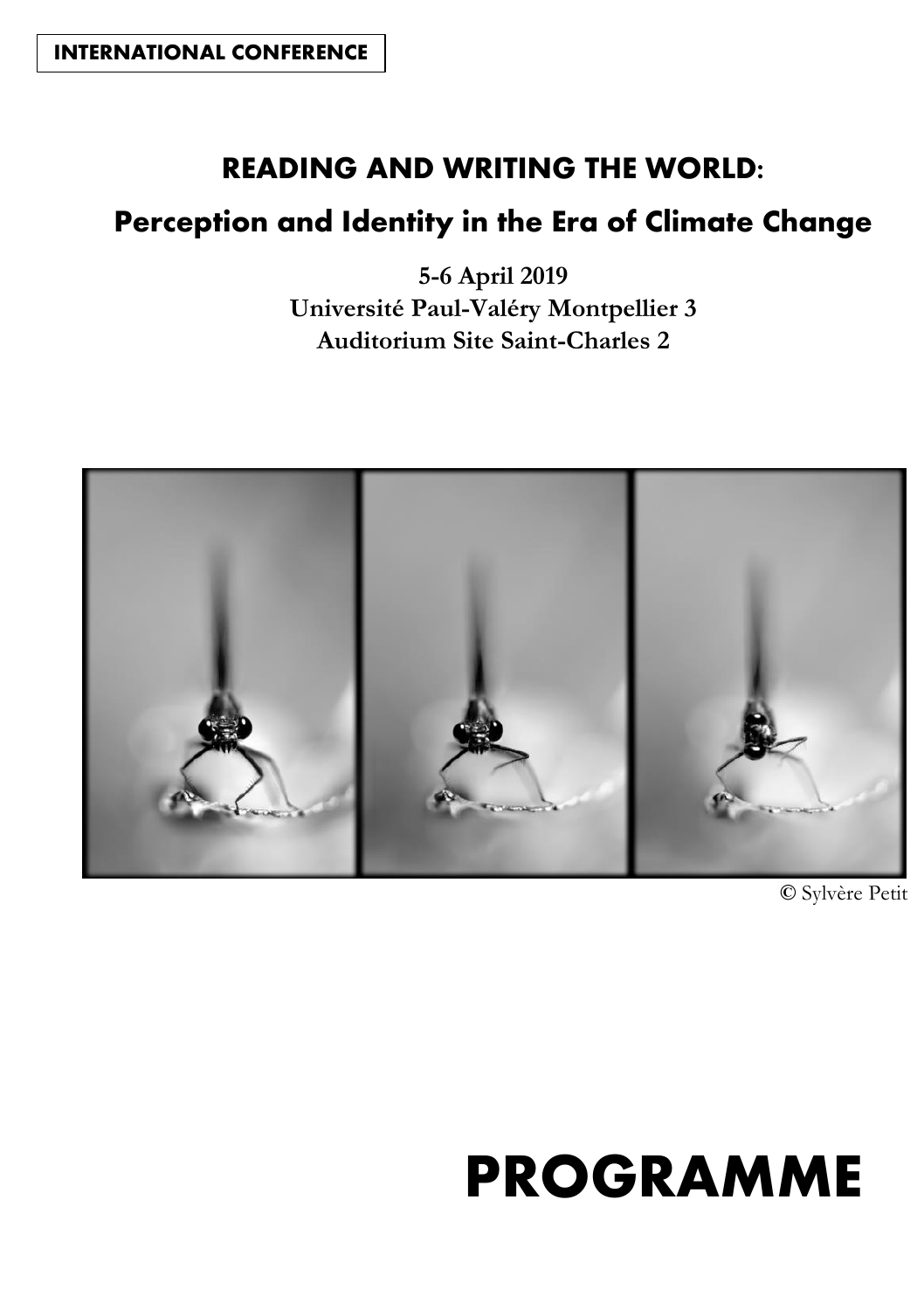# **FRIDAY 5 APRIL**

9.00: Welcome coffee 9.15: Welcome address

#### **PANEL 1: CHALLENGING ANTHROPOCENTRIC HIERARCHIES** Chair: Christine Reynier

9.30: **"Levelling Hierarchies: Alternative Voices and Perspectives in the Work of Thomas Hardy"** Emanuela ETTORRE, D'Annunzio University of Chieti–Pescara (Italy)

10.00: **"'It floats away/From you' Marianne Moore and the Impossible Project of Object-Oriented Ontology"** Tomas BUITENDIJK, Dublin City University (Ireland)

10.30: **"Eco-logical Reading of Szczepan Twardoch's Drach"** Miłosz MARKIEWICZ, University of Silesia (Poland)

11.00: Coffee break

**11.30: KEYNOTE LECTURE: "Writing Worlds Reading With Merwin Munro and Bowen"**

Thomas DUTOIT, University of Lille SHS (France) Chairs: Sarah Jonckheere and Laura Lainvae

12.30: Buffet lunch in Saint-Charles 2

#### **PANEL 2: CLASHING PERCEPTIONS AND NARRATIVES** Chair: Claire Omhovère

#### 14.00: **"Nuclear Semiotics: How to Read Nuclear Energy and Attitudes Towards It"**

Stefan GAILLARD, H+ Dojo / Dutch Institute for Praxeology (Netherlands) Jobke VISSER, H+ Dojo (Netherlands)

14.30: **"Environmental Justice in Indian Country: Ecocide and Genocide in Narratives of the Indian Reservation"**

Flore COULOUMA, University of Paris Nanterre (France)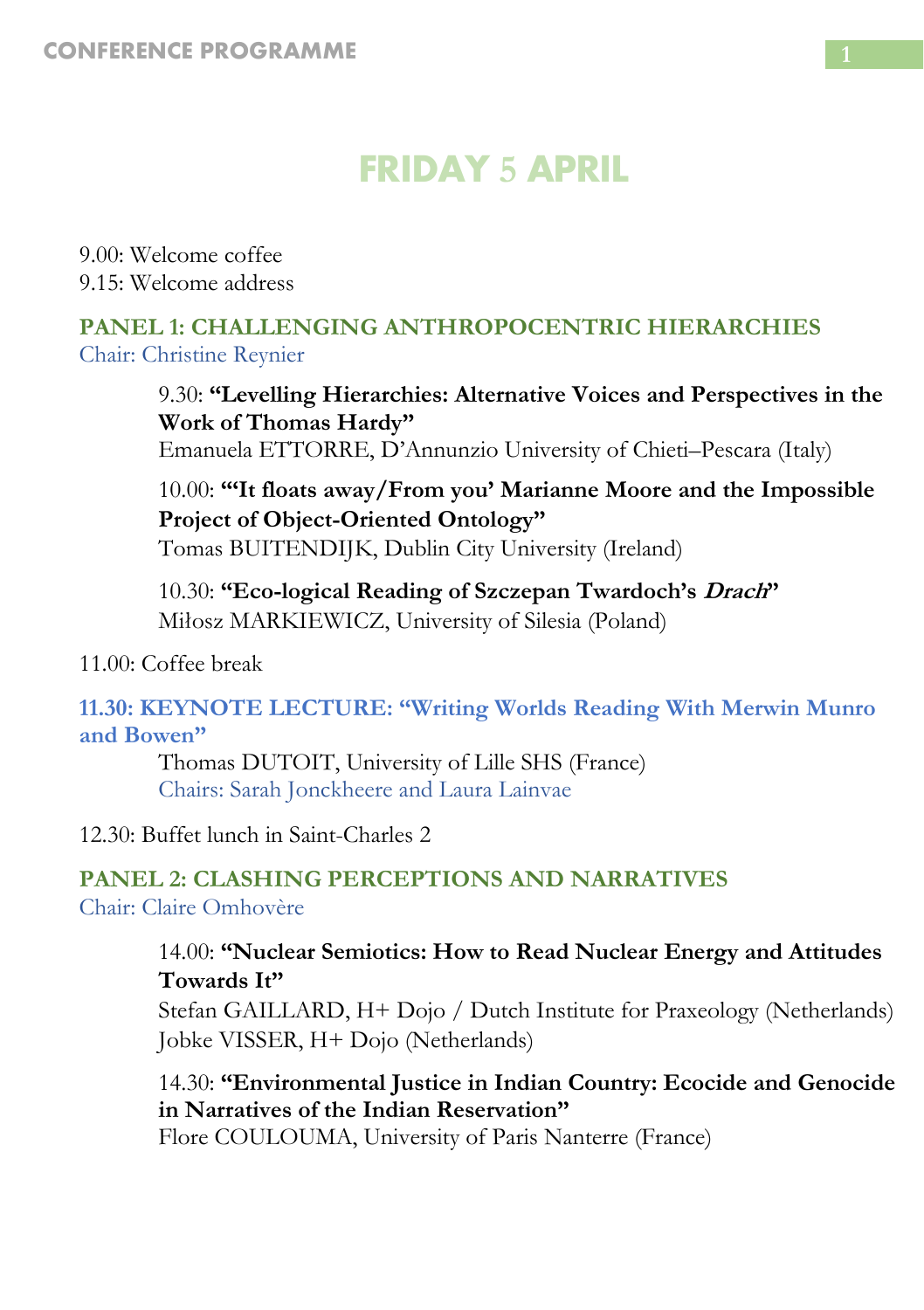#### **PANEL 3: PROJECT PRESENTATIONS**

Chairs: Sarah Jonckheere and Laura Lainvae

15:00 Presenting "Ecotones: Encounters, Crossings, and Communities" (2015- 2020) Judith MISRAHI-BARAK, EMMA, UPVM (France)

15:15 Presenting "UPVD Ecopoetics and Ecocriticism Workshop" Bénédicte MEILLON, University of Perpignan (France)

15:30 Presenting the "Imagining Climate Change" initiative Terry HARPOLD, University of Florida (USA)

15:45 Presenting the IRAE project ("Irreversibility as a principle – Rethinking the mutAtion of Earth") Thomas DUTOIT, University of Lille SHS (France)

16.00: Coffee break

**16.30: Film screening followed by discussion with Sylvère Petit, film director (France)**

Chairs: Thomas Dutoit, Sarah Jonckheere, and Laura Lainvae

*Les Assoiffés* – 23' – 2014

*Les Ventileuses* – 30' – 2010

20.00: Dinner in town

# **SATURDAY 6 APRIL**

#### **PANEL 1: MATTER, WASTE, AND I IN THE ANTHROPOCENE** Chair: Thomas Dutoit

10.00: **"The Ethics of Waste and Bush Mechanics in Alexis Wright's Carpentaria"** Temiti LEHARTEL, UPVM (France)

10.30: **"Elaborate Entanglements: Making Sense of Self in the Anthropocene"** Adrian TAIT, independent scholar

11.00: Coffee break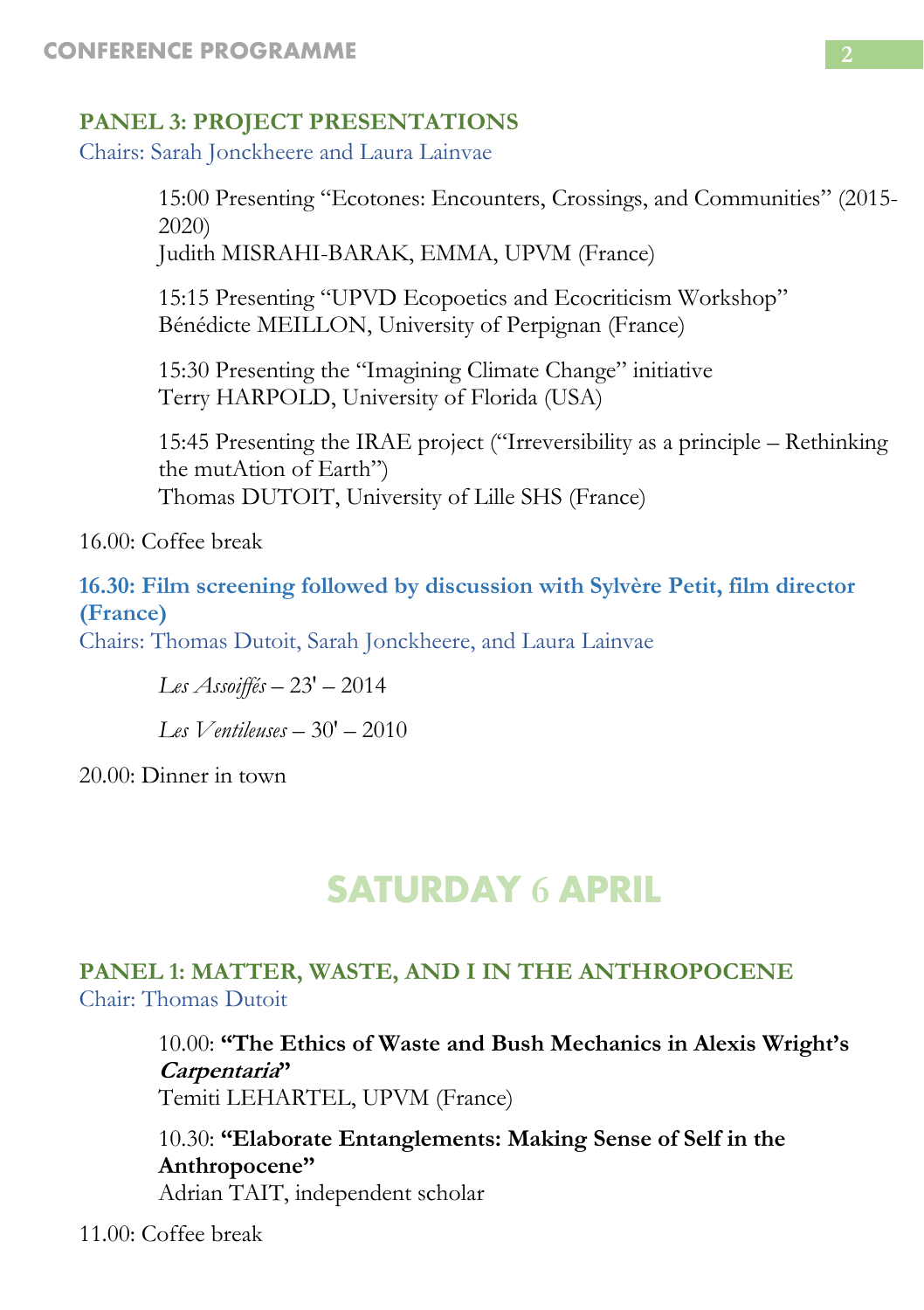**11.30: KEYNOTE LECTURE: "What Matters Sings: A few Incursions into Ecopoetics as Ways of Reading, Writing, and Singing along with the Earth's Wild Music"**

Bénédicte MEILLON, University of Perpignan (France) Chairs: Sarah Jonckheere and Laura Lainvae

12.30: Buffet lunch in Saint-Charles 2

#### **PANEL 2: SHIFTING PERCEPTIONS OF LANGUAGE, CONSCIOUSNESS, AND EARTH**

Chair: Monica Michlin

14.00: **"The Wilderness Outside of Paradise: Ursula K. Le Guin's Yin Utopianism"** David CREUZE, University of Lille SHS (France)

14.30: **"Writing by Furrows"** Asker Bryld STAUNÆS, Aarhus University (Denmark)

15.00: **"Restoring the Dialogue with 'More Than Human World': Theory and Practice of Inter-Being"** Angela BIANCOFIORE, UPVM (France)

15.30: Coffee break

## **PANEL 3: CLIMATE CRISIS AND CRISES OF CULTURE, NATURE, AND LANGUAGE**

Chair: Bénédicte Meillon

16.00: **"Can We Still Marvel at Nature in the Anthropocene? A Study of Claire Vaye Watkins's Apocalyptic Nature Writing"** Claire PERRIN, University of Perpignan (France)

16:30: **"'What is?': Gold Fame Citrus's Climate Crises of Language"** Terry HARPOLD, University of Florida (USA)

17.00: Final words, future prospects

 $17.30 \cdot$  End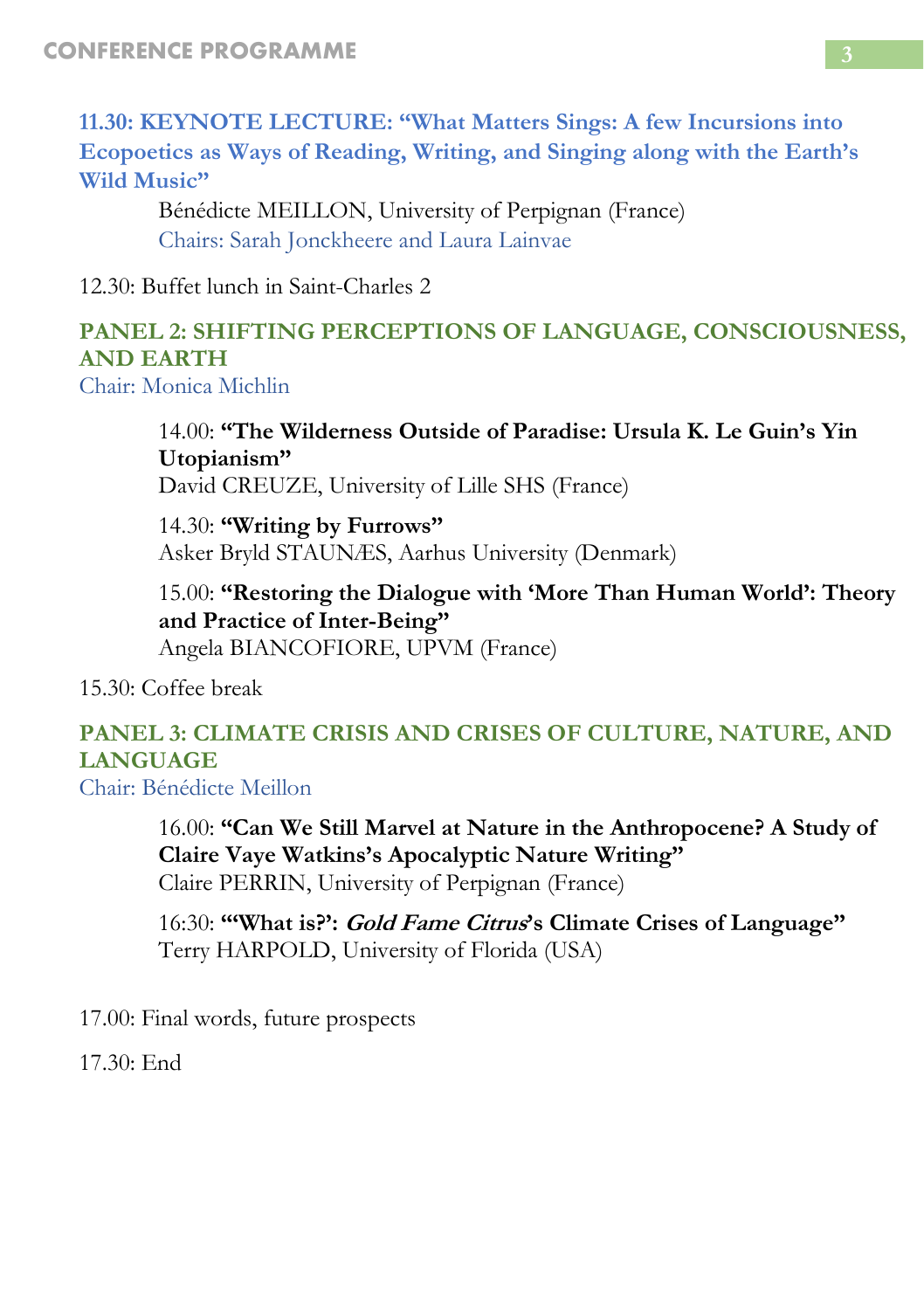## **BIOGRAPHICAL NOTES**

#### **Thomas Dutoit**, Université de Lille SHS, France

Thomas Dutoit's teaching has, for the past three years, been entirely focused on climate-changing humanity and the climate-changed humanities (links to some courses are below). He is interested in how scalar framing, and emergent unreadability (in the wake of Timothy Clark's work for example), should oblige major curricular changes in tertiary and secondary education, even though old boundaries, belonging to the extractivist or fossil-fuel past 250 years still structure everything. Curricular change should be correlated by epistemological and behavioural changes in every area. He has submitted, with others, numerous requests for funding to help implement teaching and research projects on climate-changed humanities. His academic career started with the sublime in the eighteenth and nineteenth centuries, and was long about the periodicity of life and death (much work on Persephone and Hades). Jacques Derrida's generalisation of writing as trace, therefore beyond the human, also is part of how he perceives climate change as the need for the most fundamental world changes. Against the backdrop of climate-change thinkers and writers, his presentation will focus on some poetry of W.S. Merwin, on Elizabeth Bowen (mainly *The Little Girls*) and on Munro's three stories "Heirs of the Living Body," "Working for a Living," and "Dear Life," and try to suggest ways they contribute to Perception and Climate Change. He is also eager to hear all the other papers.

<https://moodle.univ-lille3.fr/course/view.php?id=8001> no password <https://moodle.univ-lille3.fr/course/view.php?id=6344> password earth <https://moodle.univ-lille3.fr/course/view.php?id=6346> password earth <https://moodle.univ-lille3.fr/course/view.php?id=6345> password earth

# **Bénédicte Meillon**, Université de Perpignan Via Domitia, France

Bénédicte is Associate Professor of English Studies at the University of Perpignan Via Domitia where she teaches literature and translation. She runs the Perpignan ecopoetics and ecocriticism research workshop. She has written papers on the ecopoetics of Barbara Kingsolver, Annie Proulx, Linda Hogan, Ron Rash, and Ann Pancake. Some of her other work has led her to publish papers on Paul Auster, Russel Banks, and Roald Dahl. Her research specifically explores ecopoetics of reenchantment, focusing on magical realism, mythopoeia, neoregionalism, and ecofeminism, with close attention to the intra-actions between human and nonhuman naturecultures and the texture of language itself. She has co-edited a special issue in French of the international *Crossways Journal,* [Lieux d'enchantement: approches écocritiques et écopoét\(h\)iques des](https://crossways.lib.uoguelph.ca/index.php/crossways/article/view/4686)  [liens entre humains et non-humains](https://crossways.lib.uoguelph.ca/index.php/crossways/article/view/4686) with Dr. Margot Lauwers (2018), and is currently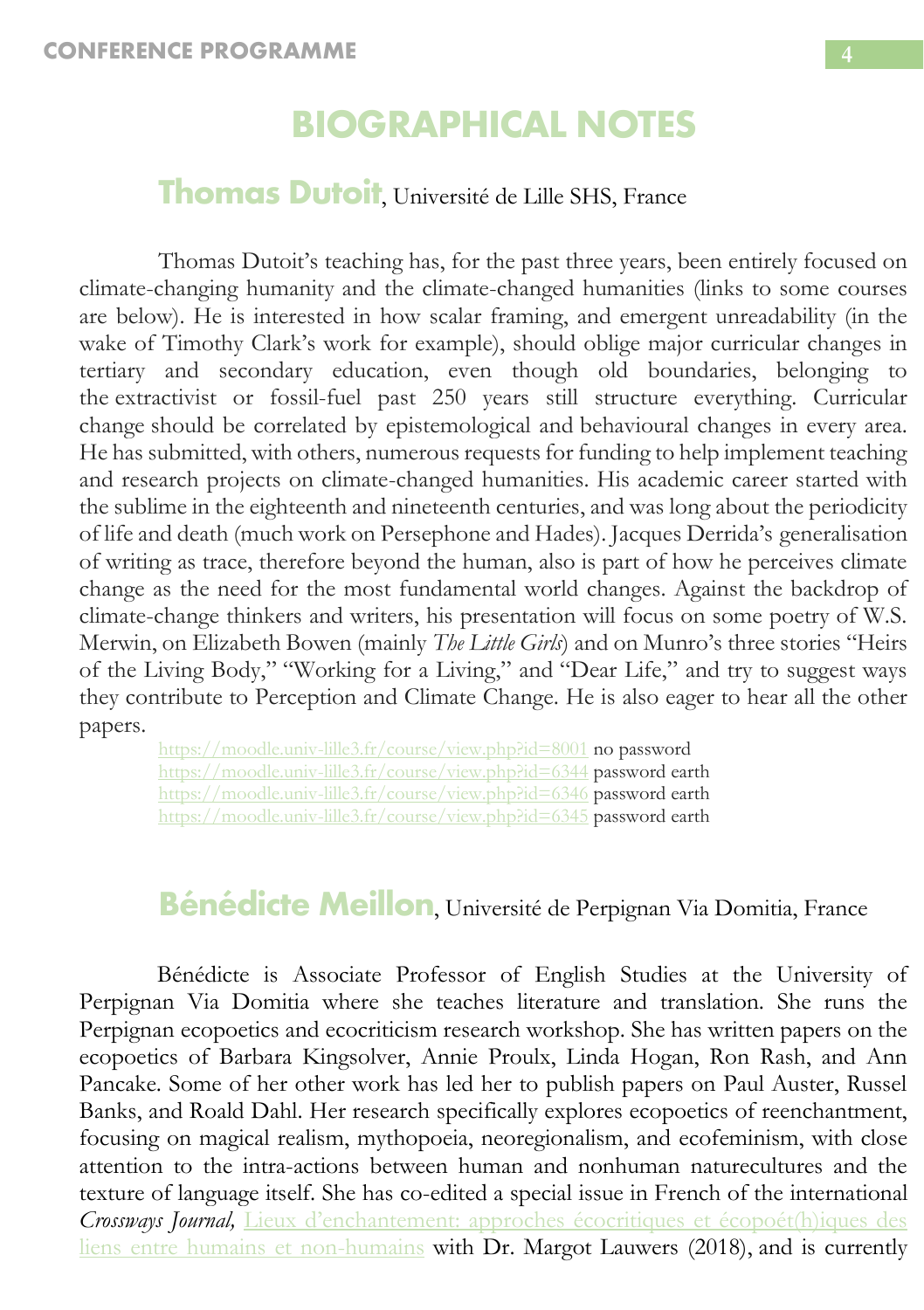working on a joint volume in English on *Dwellings of Enchantment: Writing and Reechanting the Earth.* She has organized an international conference on the same subject, held in Perpignan in June 2016, as well as its sequel, to take place in June 2019, also in Perpignan on "Reenchanting Urban Wildness: To Perceive, Think and Live with Nature in Cities."

**Sylvère Petit** (film producer, photographer), France

« *Les animaux ont insisté dans sa vie, et c'est cette insistance qui fabrique ses histoires.* » [Vinciane Despret,](https://fr.wikipedia.org/wiki/Vinciane_Despret) ethologist and philosopher

French producer Sylvère Petit, a tireless wanderer interested in all living things, has been convinced from a very young age that man is just another animal. He chose cinema and photography as modes of expression to shake up our self-centered, anthropocentric gaze. Staying clear from any form of proselytism or sentimentalism, his work is an invitation to reconsider the environment and our own existence among other living beings. Born in Nîmes in 1981, he has been producing feature films and television movies, as well as documentaries intended for screen or television viewing, since 2009. His first feature-length movie, which is currently in the pipeline and which is entitled *[Une](http://www.labaleine.languedoc-roussillon-cinema.fr/)  [baleine dans la tête](http://www.labaleine.languedoc-roussillon-cinema.fr/)* (*A Whale in the Head / Dreaming of a Whale*), spurred into existence the correlated cultural initiative *[LES LABOS de la baleine](http://lesartsbuissonniers.org/index.php/portfolio/les-labos-de-la-baleine/)*. This cultural action was awarded the 2018 Prize for artistic and cultural audacity (Prix de l'Audace artistique et Culturelle 2018) by the Foundation for Culture and Diversity (Fondation Culture et Diversité).

#### **Concurrently to the symposium, Sylvère Petit's photography work will exhibited at the Chai du Terral gallery in St Jean de Védas.** <https://www.chaiduterral.com/1718galerieforwomen>

#### **Exhibitons**

*Nature(s) · Chai du Terral Galery, St Jean de Védas, 2019 Une baleine dans nos têtes ·* Natural Regional Park of the Narbonnaise, 2018/2019

#### **Filmography**

*Une baleine dans la tête* · feature-length movie (in progress) *Ani-maux* · 2017, Les Films d'ici, Les Films d'ici Méditerranée – documentary, 52' *Biòu* · 2014, Les Films d'ici Méditerranée – documentary 7' *Les Assoiffés* · 2014, C-P Productions, Ten to Ten Films – fiction film, 23' with Mohand Fellag and Jean-François Balmer *Entre miel & terre* · 2012, Pages et Images – documentary, 52' *Les Ventileuses* · 2010, Les Arts buissonniers –

fiction film, 30' with Marie-Madeleine Martinet and Mario Leccia